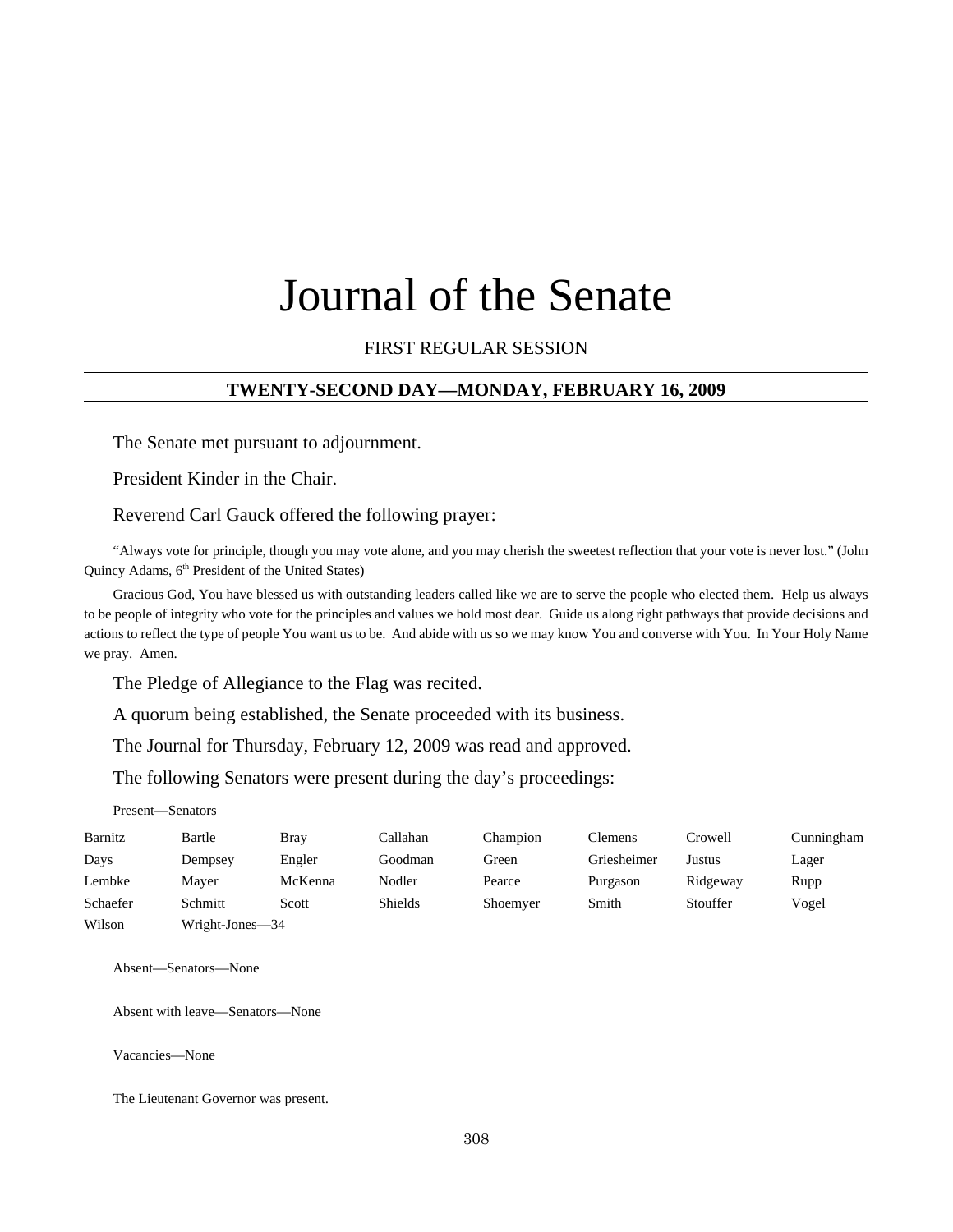#### **RESOLUTIONS**

Senator Scott offered Senate Resolution No. 308, regarding Christopher Andrew Hoffmann, Sedalia, which was adopted.

Senator Schmitt offered Senate Resolution No. 309, regarding Aimee Rich, which was adopted.

Senator Schmitt offered Senate Resolution No. 310, regarding the Highway 61 Roadhouse and Kitchen, which was adopted.

Senator Schmitt offered Senate Resolution No. 311, regarding Deborah Reid, which was adopted.

Senator Schmitt offered Senate Resolution No. 312, regarding the Shepherd's Center of Webster/Kirkwood, which was adopted.

Senator Schmitt offered Senate Resolution No. 313, regarding Don and Tracy Drissell, which was adopted.

Senator Schmitt offered Senate Resolution No. 314, regarding Emmanuel and Dawn Martirez, which was adopted.

Senator Schmitt offered Senate Resolution No. 315, regarding Ed Johnson, which was adopted.

Senator Wright-Jones offered Senate Resolution No. 316, regarding Irving School, Saint Louis, which was adopted.

Senator Wright-Jones offered Senate Resolution No. 317, regarding Carolyn Hewes Toft, Saint Louis, which was adopted.

Senator Wright-Jones offered Senate Resolution No. 318, regarding the Meeks family, which was adopted.

Senator Bray offered Senate Resolution No. 319, regarding the Sixty-sixth Wedding Anniversary of Mr. and Mrs. George Trebilcock, Overland, which was adopted.

Senator Vogel offered Senate Resolution No. 320, regarding Twehous Excavating Company, Incorporated, Jefferson City, which was adopted.

Senator Vogel offered Senate Resolution No. 321, regarding Opies Transport, Incorporated, Eldon, which was adopted.

Senator Mayer offered Senate Resolution No. 322, regarding Samantha Green, Malden, which was adopted.

Senator Scott offered Senate Resolution No. 323, regarding Joni Bollig, which was adopted.

Senator Crowell offered Senate Resolution No. 324, regarding Martha A. Floyd, Millersville, which was adopted.

Senator Engler offered Senate Resolution No. 325, regarding Joseph Benson, Potosi, which was adopted.

Senator Griesheimer offered Senate Resolution No. 326, regarding the Sixtieth Wedding Anniversary of Mr. and Mrs. Floyd T. Pratt, St. Clair, which was adopted.

Senator Shields offered Senate Resolution No. 327, regarding Beauford Wayne "B.W." Robinson, which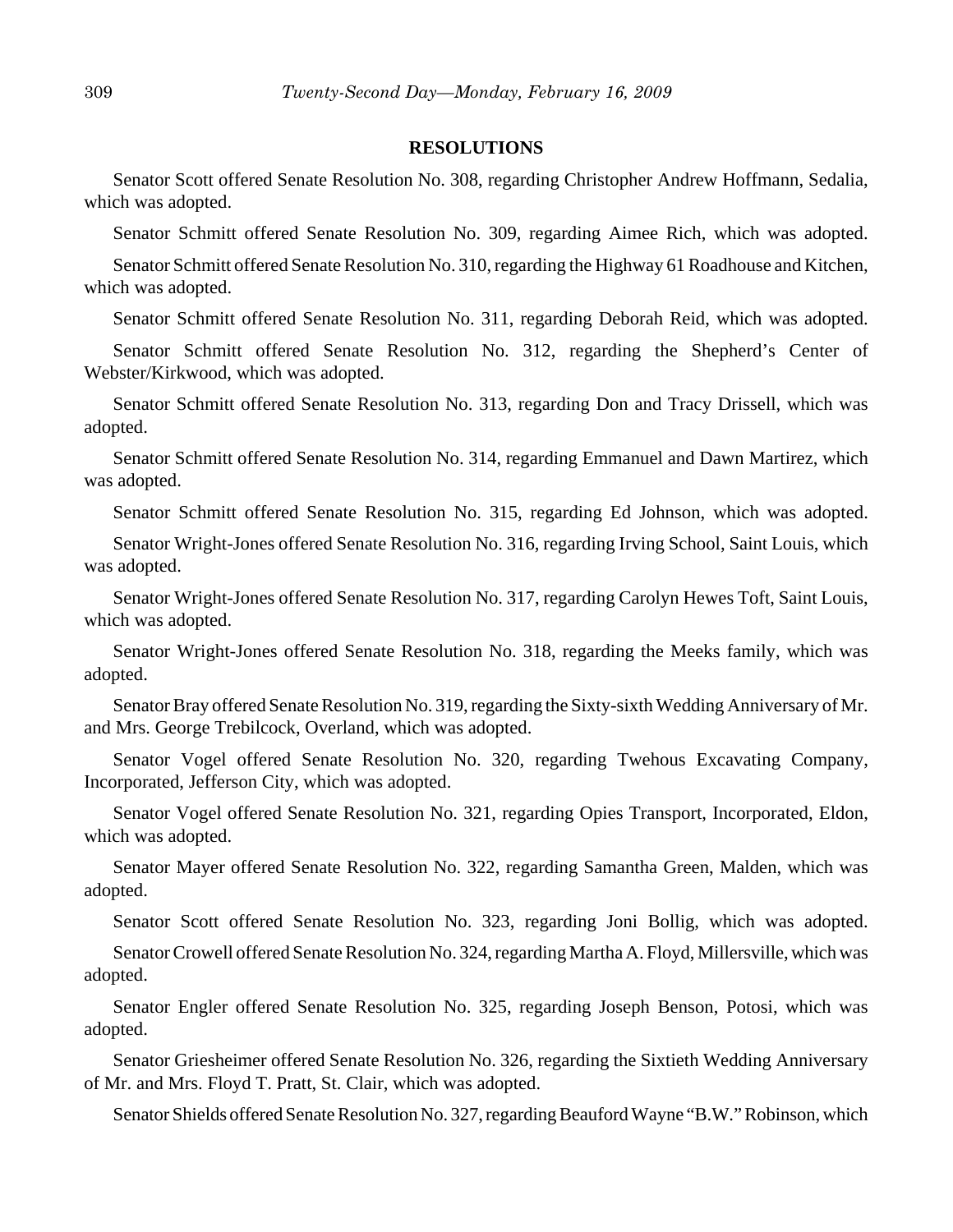was adopted.

# **INTRODUCTION OF BILLS**

The following Bills were read the 1st time and ordered printed:

# **SB 376**–By Lager and Callahan.

An Act to amend chapter 393, RSMo, by adding thereto one new section relating to energy efficiency investments by electric and gas corporations.

# **SB 377**–By Rupp.

An Act to amend chapter 71, RSMo, by adding thereto one new section relating to research park annexation.

**SB 378**–By Nodler.

An Act to repeal sections 208.437, 208.480, 338.535, 338.550, and 633.401, RSMo, and to enact in lieu thereof five new sections relating to certain provider taxes, with an emergency clause.

# **SB 379**–By McKenna.

An Act to amend chapter 217, RSMo, by adding thereto one new section relating to minimum pay for certain corrections employees.

## **SB 380**–By Stouffer.

An Act to amend chapter 144, RSMo, by adding thereto one new section relating to a sales tax exemption for farm products sold at farmers' markets.

## **SB 381**–By Schaefer.

An Act to amend chapter 442, RSMo, by adding thereto one new section relating to conservation easements.

# **SB 382**–By Schaefer.

An Act to amend chapter 197, RSMo, by adding thereto eleven new sections relating to reporting, analysis, and dissemination of information about medical errors.

# **REPORTS OF STANDING COMMITTEES**

Senator Engler, Chairman of the Committee on Rules, Joint Rules, Resolutions and Ethics, submitted the following report:

Mr. President: Your Committee on Rules, Joint Rules, Resolutions and Ethics, to which was referred **SS** for **SCS** for **SB 1**, begs leave to report that it has examined the same and finds that the bill has been truly perfected and that the printed copies furnished the Senators are correct.

# **REFERRALS**

President Pro Tem Shields referred **SS** for **SCS** for **SB 1** to the Committee on Governmental Accountability and Fiscal Oversight.

# **MESSAGES FROM THE GOVERNOR**

The following messages were received from the Governor, reading of which was waived: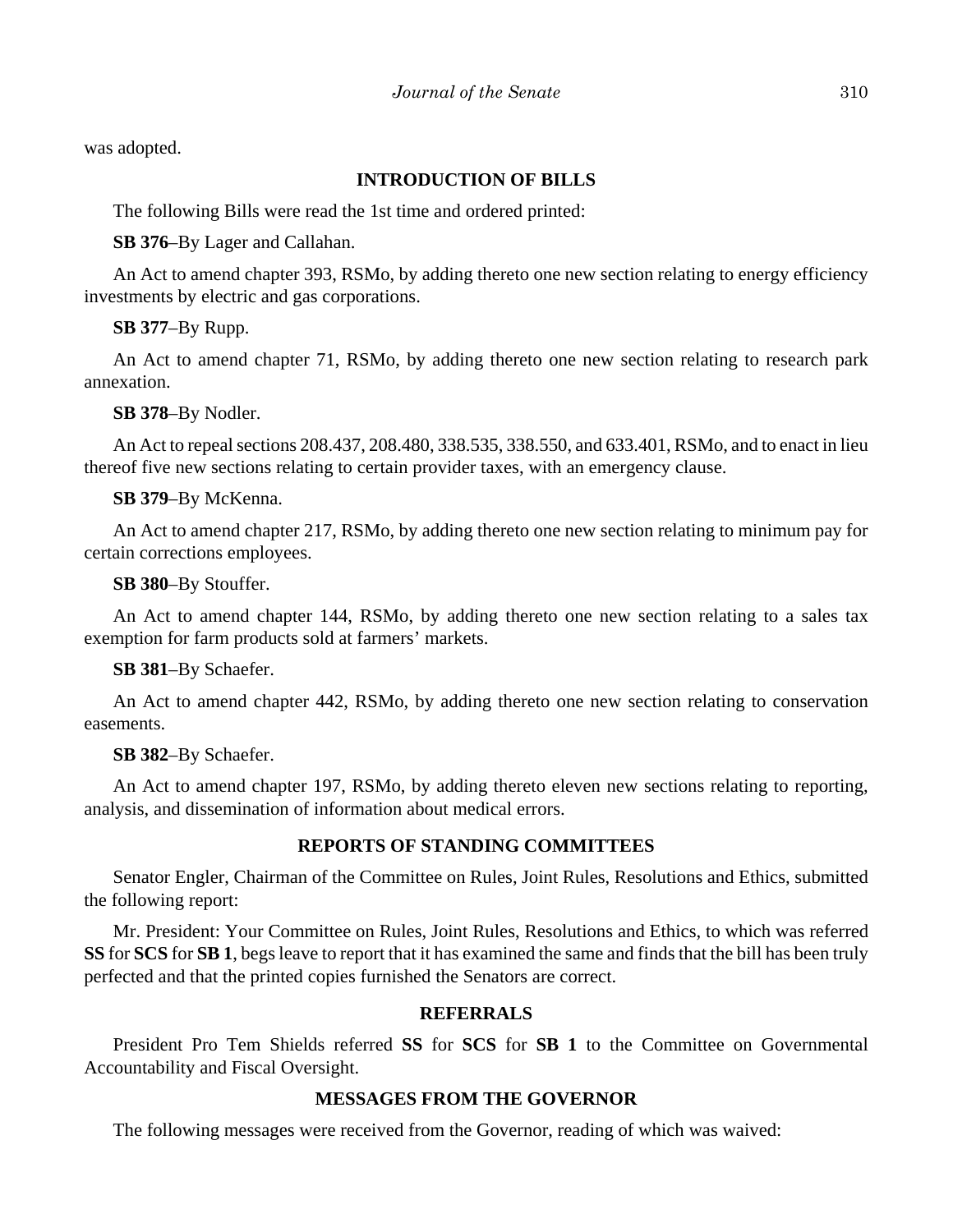#### GOVERNOR OF MISSOURI Jefferson City 65102 February 12, 2009

To the Senate of the 95th General Assembly of the State of Missouri:

I have the honor to transmit to you herewith for your advice and consent the following appointment:

Michelle L. Hoffmeister, 3071 Countryside Drive, Farmington, Saint Francois County, Missouri 63640, as a member of the Missouri Planning Council for Developmental Disabilities, for a term ending June 30, 2010, and until her successor is duly appointed and qualified; vice, Gary Stevens, term expired.

> Respectfully submitted, Jeremiah W. (Jay) Nixon Governor

Also,

## GOVERNOR OF MISSOURI Jefferson City 65102 February 12, 2009

To the Senate of the 95th General Assembly of the State of Missouri:

I have the honor to transmit to you herewith for your advice and consent the following appointment:

Brenda L. Niemeyer, Route 1, Box 174, Edina, Knox County, Missouri 63537, as a member of the Missouri Planning Council for Developmental Disabilities, for a term ending June 30, 2010, and until her successor is duly appointed and qualified; vice, Kim Riley, withdrawn.

> Respectfully submitted, Jeremiah W. (Jay) Nixon Governor

Also,

# GOVERNOR OF MISSOURI Jefferson City 65102 February 12, 2009

To the Senate of the 95th General Assembly of the State of Missouri:

I have the honor to transmit to you herewith for your advice and consent the following appointment:

Sharon M. Williams, 5537 North East Northgate Crossing, Lee's Summit, Jackson County, Missouri 64064, as a member of the Missouri Planning Council for Developmental Disabilities, for a term ending June 30, 2009, and until her successor is duly appointed and qualified; vice, Pamela Schneeflock, term expired.

> Respectfully submitted, Jeremiah W. (Jay) Nixon Governor

Also,

#### GOVERNOR OF MISSOURI Jefferson City 65102

#### February 16, 2009

To the Senate of the 95th General Assembly of the State of Missouri:

I have the honor to transmit to you herewith for your advice and consent the following appointment: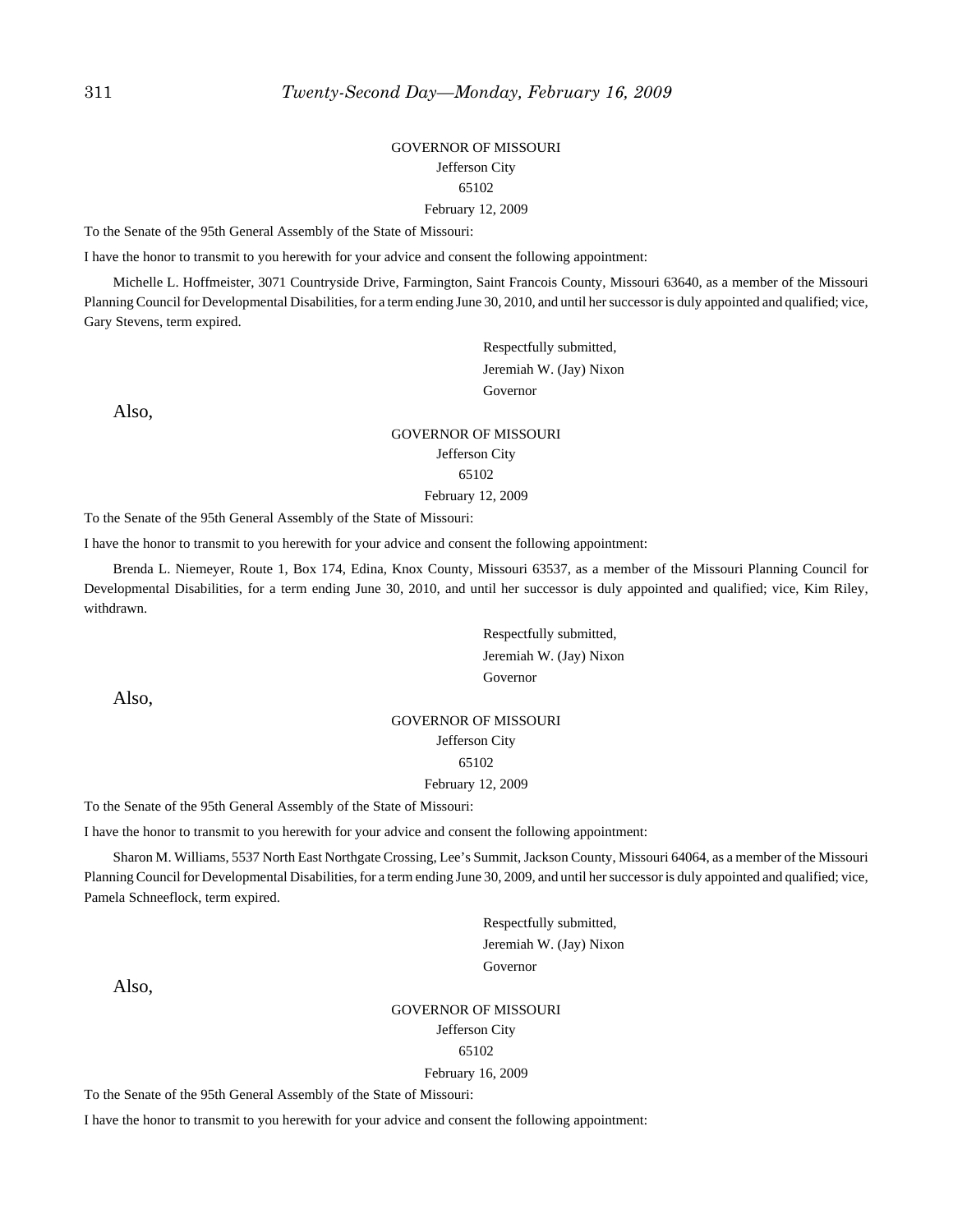Peggy Gettemeier, 1072 Chalet Drive, Ferguson, Saint Louis County, Missouri 63135, as a member of the Missouri Board of Occupational Therapy, for a term ending December 11, 2009, and until her successor is duly appointed and qualified; vice, reappointed to a full term.

> Respectfully submitted, Jeremiah W. (Jay) Nixon Governor

Also,

#### GOVERNOR OF MISSOURI

Jefferson City

65102

#### February 16, 2009

To the Senate of the 95th General Assembly of the State of Missouri:

I have the honor to transmit to you herewith for your advice and consent the following appointment:

Jimmie Lee Wells, Democrat, 12488 Highway Y, Bowling Green, Pike County, Missouri 63334, as a member of the Board of Probation and Parole, for a term ending February 16, 2015, and until his successor is duly appointed and qualified; vice, David Bertrand, withdrawn.

> Respectfully submitted, Jeremiah W. (Jay) Nixon Governor

President Pro Tem Shields referred the above appointments to the Committee on Gubernatorial Appointments.

#### **SECOND READING OF SENATE BILLS**

The following Bills were read the 2nd time and referred to the Committees indicated:

**SB 352**—Health, Mental Health, Seniors and Families.

**SB 353**—Jobs, Economic Development and Local Government.

**SB 354**—Jobs, Economic Development and Local Government.

**SB 355**—Jobs, Economic Development and Local Government.

**SB 356**—Agriculture, Food Production and Outdoor Resources.

**SB 357**—Transportation.

**SB 358**—Jobs, Economic Development and Local Government.

**SB 359**—Jobs, Economic Development and Local Government.

**SB 360**—Financial and Governmental Organizations and Elections.

**SB 361**—Financial and Governmental Organizations and Elections.

**SB 362**—Jobs, Economic Development and Local Government.

**SB 363**—Jobs, Economic Development and Local Government.

**SB 364**—Agriculture, Food Production and Outdoor Resources.

**SB 365**—Health, Mental Health, Seniors and Families.

**SB 366**—Rules, Joint Rules, Resolutions and Ethics.

**SB 367**—Ways and Means.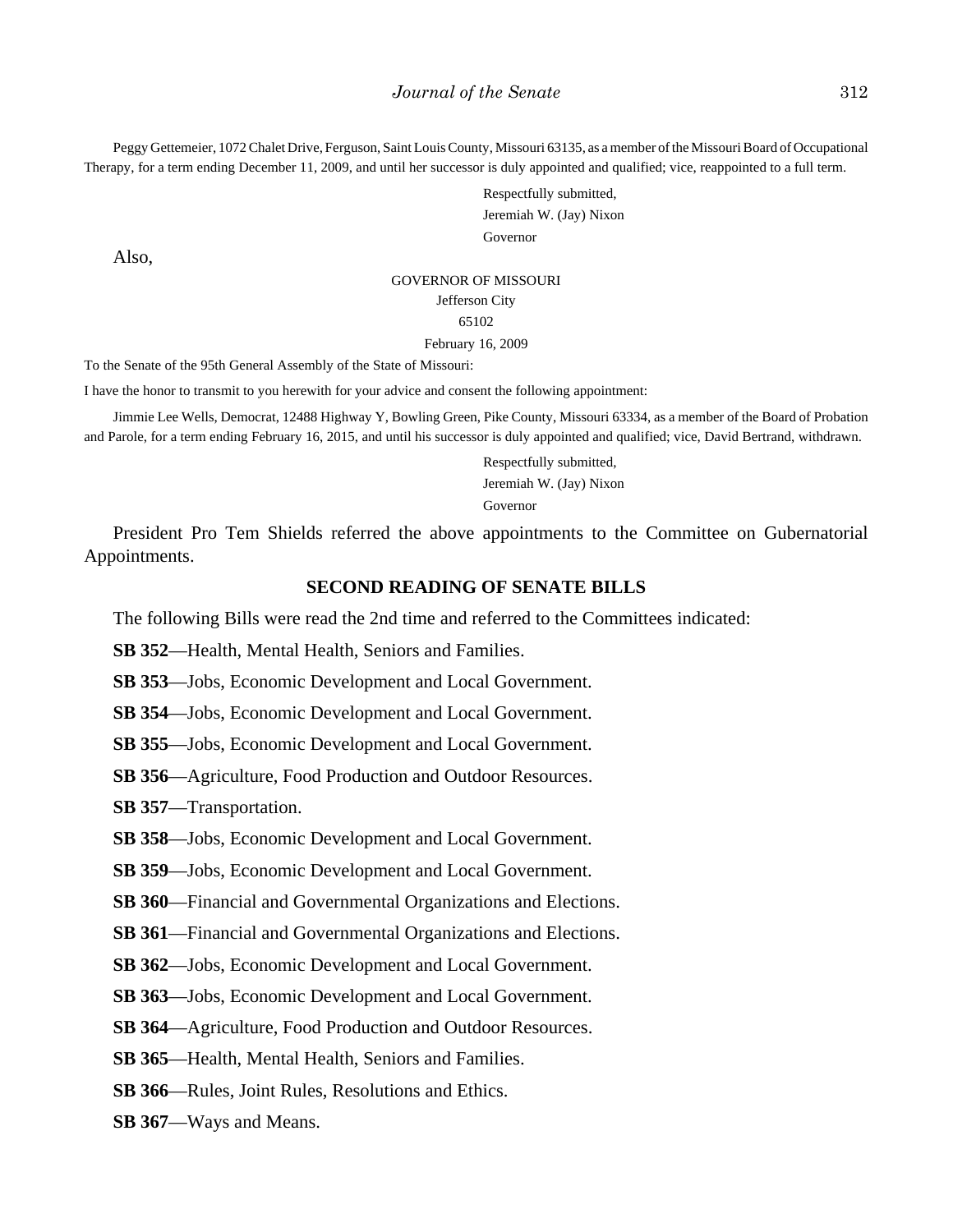- **SB 368**—Transportation.
- **SB 369**—Health, Mental Health, Seniors and Families.
- **SB 370**—Financial and Governmental Organizations and Elections.
- **SB 371**—Commerce, Consumer Protection, Energy and the Environment.
- **SB 372**—Agriculture, Food Production and Outdoor Resources.
- **SB 373**—Education.
- **SB 374**—General Laws.
- **SB 375**—Health, Mental Health, Seniors and Families.

# **RE-REFERRALS**

President Pro Tem Shields re-referred **SB 191** to the Committee on Governmental Accountability and Fiscal Oversight.

# **COMMUNICATIONS**

#### President Pro Tem Shields submitted the following:

February 12, 2009

Ms. Terry Spieler Secretary of the Missouri Senate State Capitol, Room 325 201 West Capitol Avenue Jefferson City, MO 65101

#### **RE: Appointment to the Joint Committee on Tax Policy**

Dear Ms. Spieler,

Pursuant to Section 21.810, RSMo, I am appointing Senator Robin Wright-Jones to the Joint Committee on Tax Policy.

If you have any questions, please feel free to contact me at your earliest convenience.

Sincerely, /s/ Charlie Charles W. Shields President Pro-Tem

Also,

February 12, 2009

Ms. Terry Spieler Secretary of the Missouri Senate State Capitol, Room 325 201 West Capitol Avenue Jefferson City, MO 65101

#### **RE: Appointments to the Joint Committee on Capitol Improvements and Leases Oversight**

Dear Ms. Spieler,

Pursuant to Section 21.530, RSMo, I am appointing the following Senators to the Joint Committee on Capitol Improvements and Leases Oversight:

> Senator Timothy Green Senator Robert Mayer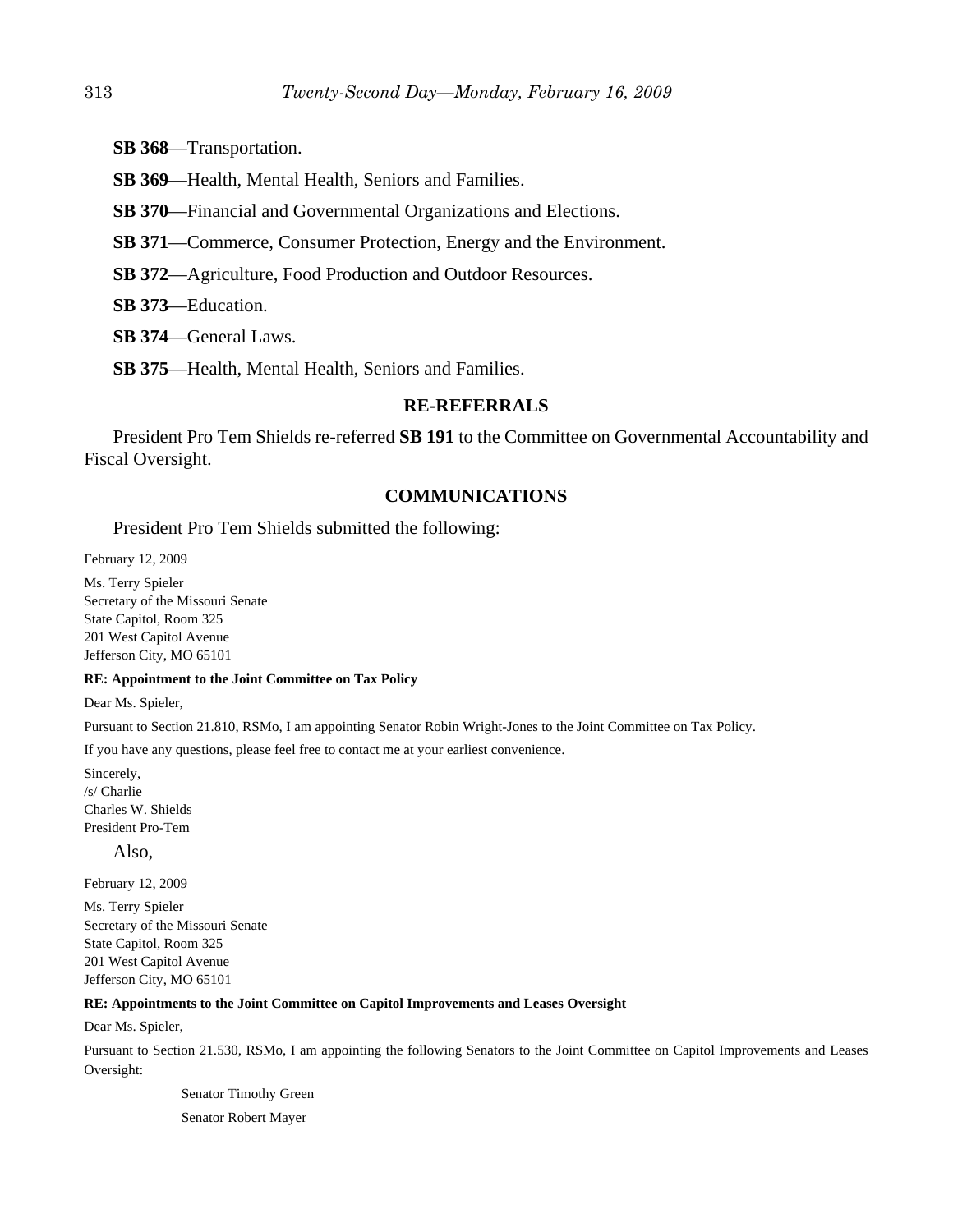#### Senator David Pearce

If you have any questions, please feel free to contact me at your earliest convenience.

Sincerely, /s/ Charlie Charles W. Shields President Pro-Tem

Also,

February 13, 2009

Ms. Terry Spieler Secretary of the Missouri Senate State Capitol, Room 325 201 West Capitol Avenue Jefferson City, MO 65101

#### **RE: Appointments to the Missouri Consolidated Health Care Plan Board of Trustees**

Dear Ms. Spieler,

Pursuant to Section 103.008, RSMo, I am appointing the following Senators to the Missouri Consolidated Health Care Plan Board of Trustees:

Senator Scott

Senator Barnitz

If you have any questions, please feel free to contact me at your earliest convenience.

Sincerely, /s/ Charlie Charles W. Shields President Pro-Tem

#### **INTRODUCTIONS OF GUESTS**

Senator Wright-Jones introduced to the Senate, members of Delta Sigma Theta Society, Inc. from around the state.

Senator Stouffer introduced to the Senate, members of 4-H Legislative Academy: Hannah Bartholomew, Taylor Moreland, and Samantha Warner, Johnson County; Meredith Brunkow, Clay County; Andrew Fisher and Ethan Colbert, Monroe County; Natasha Frost, Jackson County; Lane Howard and Julia Witthaus, Dent County; Sara Kahrs, St. Clair County; Tyler Lappe, Cape Girardeau County; Kelsea Scott, Cole County; and Rajaye Smith, Stoddard County.

Senator Scott introduced to the Senate, John Clark, Belton; Kevin Dockery, James, Tara and Megan Cihy, and members of Boy Scout Troop 34 Alan and Christian Dockery, Cole and Matthew Cihy, Trent Clark, and Tyler Davis, Warsaw.

On motion of Senator Engler, the Senate adjourned under the rules.

## SENATE CALENDAR \_\_\_\_\_\_

## TWENTY-THIRD DAY–TUESDAY, FEBRUARY 17, 2009 \_\_\_\_\_\_

## FORMAL CALENDAR

### SECOND READING OF SENATE BILLS

SB 376-Lager and Callahan SB 377-Rupp